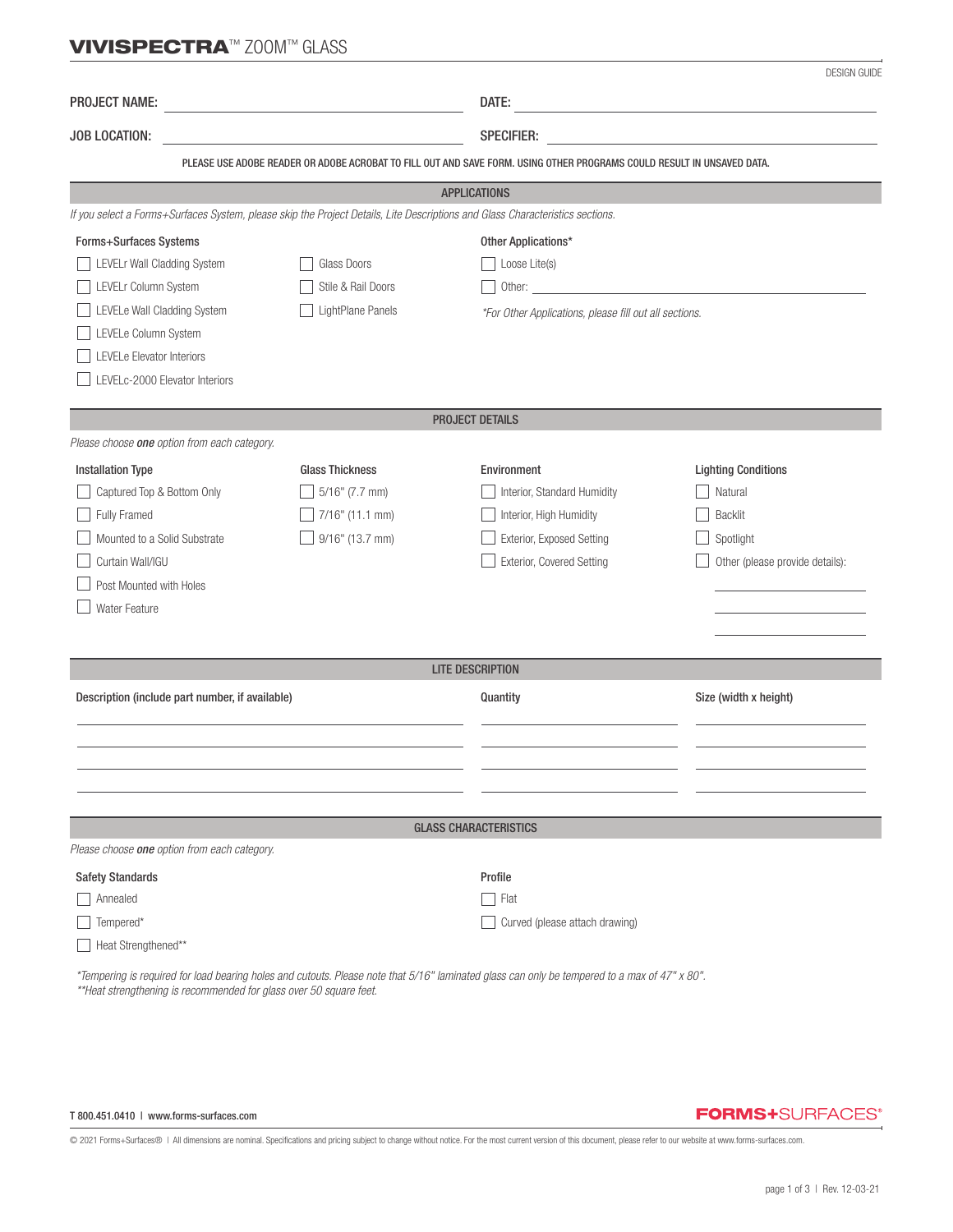# VIVISPECTRA™ ZOOM™ GLASS

DESIGN GUIDE

| PROCESSING REQUIREMENTS                                                                                                                              |                        |                |                                                                   |                   |  |  |  |
|------------------------------------------------------------------------------------------------------------------------------------------------------|------------------------|----------------|-------------------------------------------------------------------|-------------------|--|--|--|
| Please choose all options that apply and provide detail as needed.                                                                                   |                        |                |                                                                   |                   |  |  |  |
| Edges                                                                                                                                                |                        |                |                                                                   |                   |  |  |  |
| Seamed Edges                                                                                                                                         | Top                    | Bottom         | Left Side                                                         | <b>Right Side</b> |  |  |  |
| Flat Machine Polished Edges                                                                                                                          | Top                    | <b>Bottom</b>  | Left Side                                                         | <b>Right Side</b> |  |  |  |
| Cuts                                                                                                                                                 |                        |                |                                                                   |                   |  |  |  |
| Notches*                                                                                                                                             | Yes                    | No             |                                                                   |                   |  |  |  |
| Internal Cutouts*                                                                                                                                    | Yes                    | No             |                                                                   |                   |  |  |  |
| Pattern Cuts*                                                                                                                                        | Yes                    | <b>No</b>      |                                                                   |                   |  |  |  |
| $Holes^*$                                                                                                                                            | Yes                    | No             |                                                                   |                   |  |  |  |
| <b>ANSI</b>                                                                                                                                          |                        |                |                                                                   |                   |  |  |  |
| ANSI logo on glass**                                                                                                                                 | Yes                    | N <sub>0</sub> |                                                                   |                   |  |  |  |
| ANSI logo type                                                                                                                                       | American               | Canadian       |                                                                   |                   |  |  |  |
| ANSI logo placement                                                                                                                                  | Standard               | Custom***      |                                                                   |                   |  |  |  |
| *If yes, please attach drawing.<br>** ANSI logo is required for elevator interiors.<br>*** If ANSI logo placement is custom, please provide details. |                        |                |                                                                   |                   |  |  |  |
| <b>DESIGN CHARACTERISTICS</b>                                                                                                                        |                        |                |                                                                   |                   |  |  |  |
| Please choose one option from each category.                                                                                                         |                        |                |                                                                   |                   |  |  |  |
| Configuration                                                                                                                                        | LumiLevel (View only)  |                | Finish                                                            |                   |  |  |  |
| View                                                                                                                                                 | LumiLevel #1 (VCV0611) |                | Standard                                                          |                   |  |  |  |
| Reflect                                                                                                                                              | LumiLevel #2 (VCV0612) |                | Pearlex+                                                          |                   |  |  |  |
|                                                                                                                                                      | LumiLevel #3 (VCV0613) |                | Standard / Pearlex+*                                              |                   |  |  |  |
|                                                                                                                                                      | LumiLevel #4 (VCV0614) |                | *One side Standard / one side Pearlex+ (View configuration only). |                   |  |  |  |
|                                                                                                                                                      | LumiLevel #5 (VCV0615) |                |                                                                   |                   |  |  |  |
|                                                                                                                                                      | LumiLevel #6 (VCV0616) |                |                                                                   |                   |  |  |  |

### **FORMS+**SURFACES®

© 2021 Forms+Surfaces® | All dimensions are nominal. Specifications and pricing subject to change without notice. For the most current version of this document, please refer to our website at www.forms-surfaces.com.